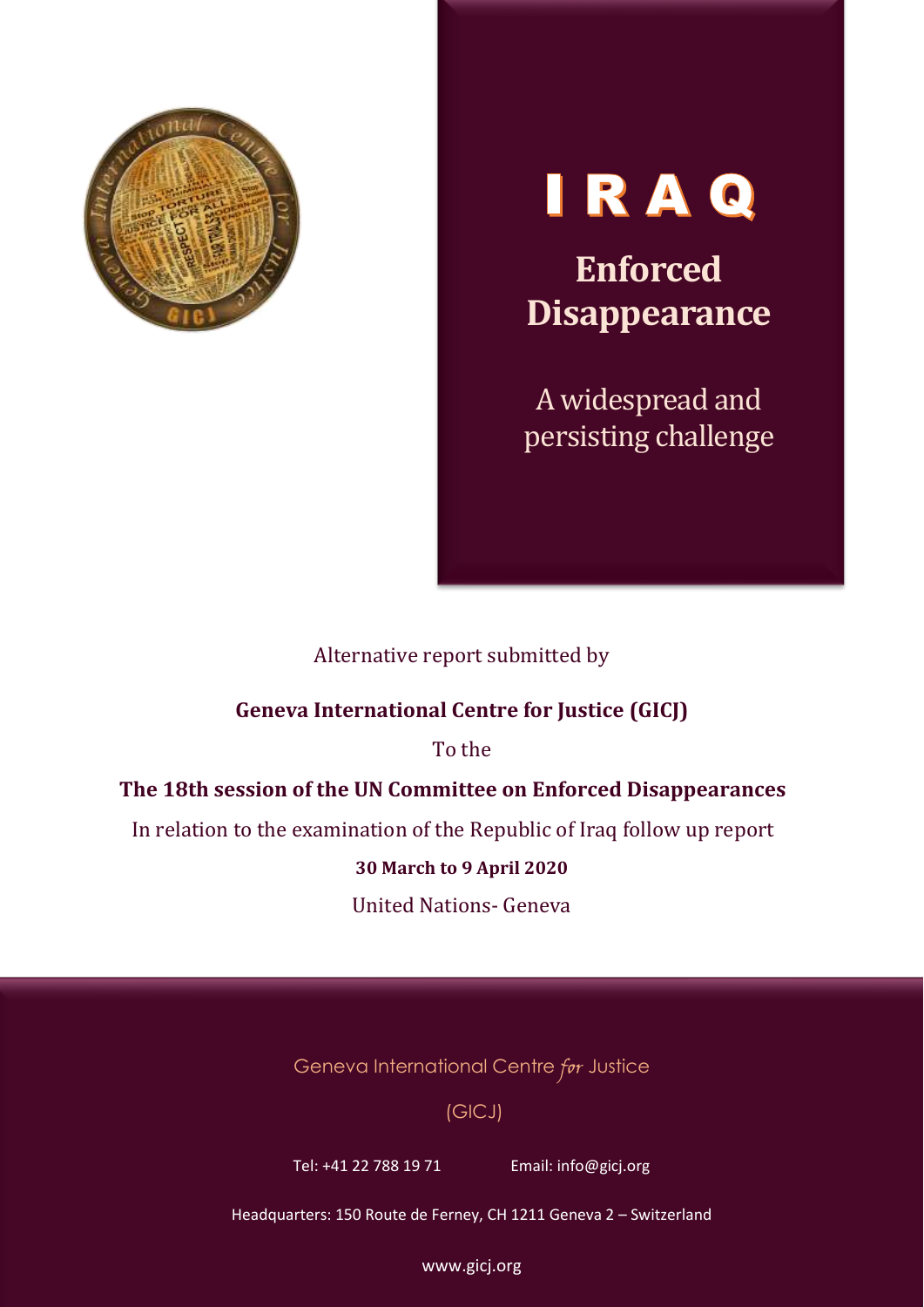## **Geneva International Centre** for **Justice**

#### **GICJ**

*GICJ is an independent, international, non-profit, non-governmental organization dedicated to the promotion and reinforcement of commitments to the principles and norms of human rights. GICJ is headquartered in Geneva, Switzerland and is governed by the Swiss Civil Code and its statutes.*

*Basing its work on the rules and principles of International Law, International Humanitarian Law and International Human Rights Law, GICJ observes and documents human rights violations and seeks justice for their victims through all legal means available.*

#### *Mission*

*GICJ's mission is to improve lives by tackling violations and all forms of violence and degrading or inhumane treatment through the strengthening of respect for human rights; reinforcing the independence of lawyers and judiciaries; consolidating the principles of equity and nondiscrimination; ensuring rule of law is upheld; promoting a culture of awareness on human rights; and combating impunity.*

#### *Work on Iraq*

*GICJ has been tackling issues of justice and accountability pertaining to Iraq since it was established. GICJ maintains a partnership with various NGOs, lawyers and a vast civil society network within Iraq. Through these channels, GICJ is able to receive documentation and evidences of human rights violations and abuses as they occur in Iraq. GICJ continues to bring this information to the attention of relevant UN bodies in order to gain justice for all victims.*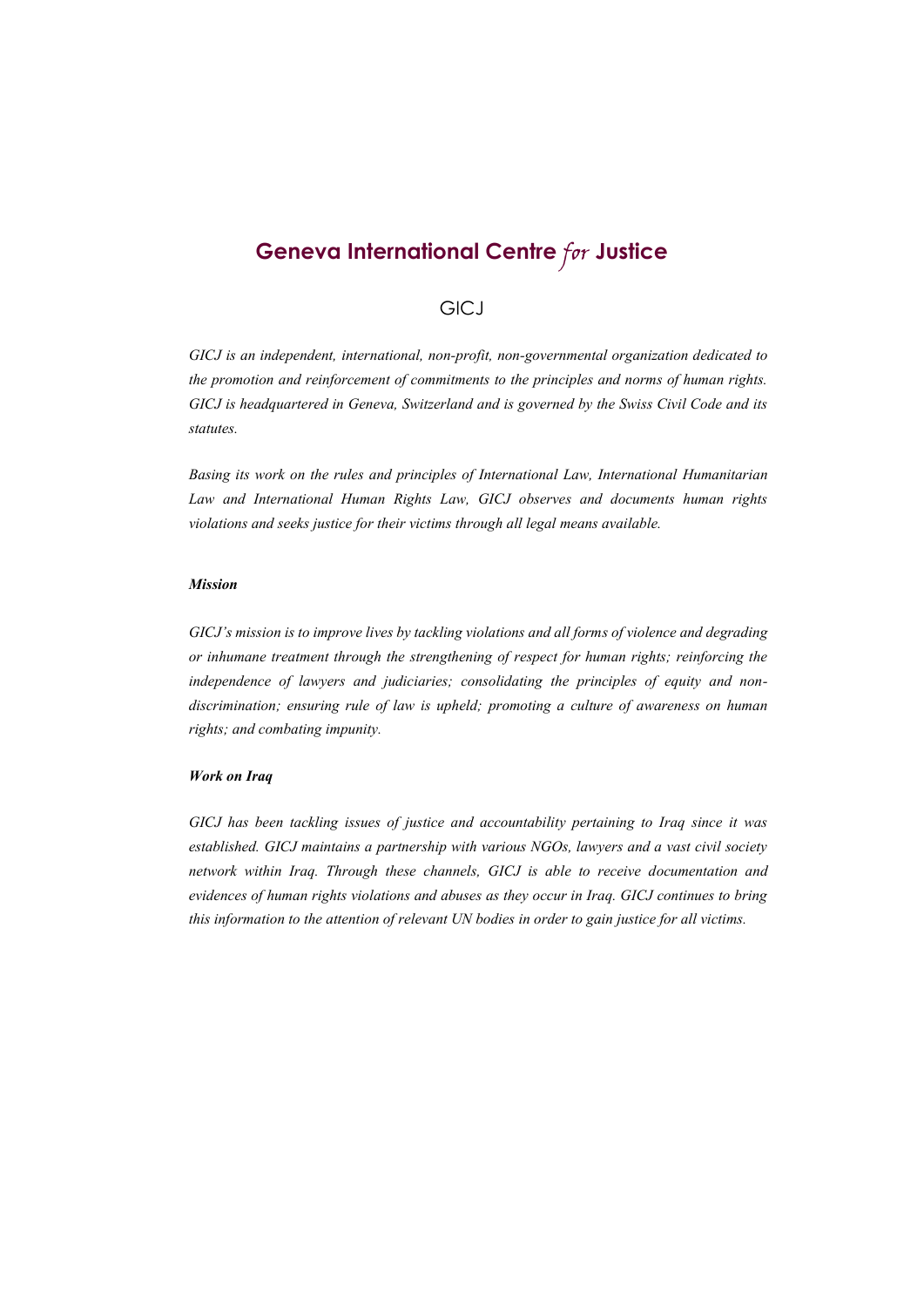## **Contents**

| 1.                                                                                   |  |
|--------------------------------------------------------------------------------------|--|
|                                                                                      |  |
|                                                                                      |  |
| 2.                                                                                   |  |
|                                                                                      |  |
|                                                                                      |  |
|                                                                                      |  |
|                                                                                      |  |
|                                                                                      |  |
|                                                                                      |  |
|                                                                                      |  |
|                                                                                      |  |
|                                                                                      |  |
|                                                                                      |  |
|                                                                                      |  |
|                                                                                      |  |
|                                                                                      |  |
|                                                                                      |  |
|                                                                                      |  |
| The Persistence of Enforced Disappearances Since the Committee's 151st Meeting<br>3. |  |
| Al Anhar Province.<br>11                                                             |  |
|                                                                                      |  |
|                                                                                      |  |
|                                                                                      |  |
|                                                                                      |  |
|                                                                                      |  |
|                                                                                      |  |
|                                                                                      |  |
| 4.                                                                                   |  |
|                                                                                      |  |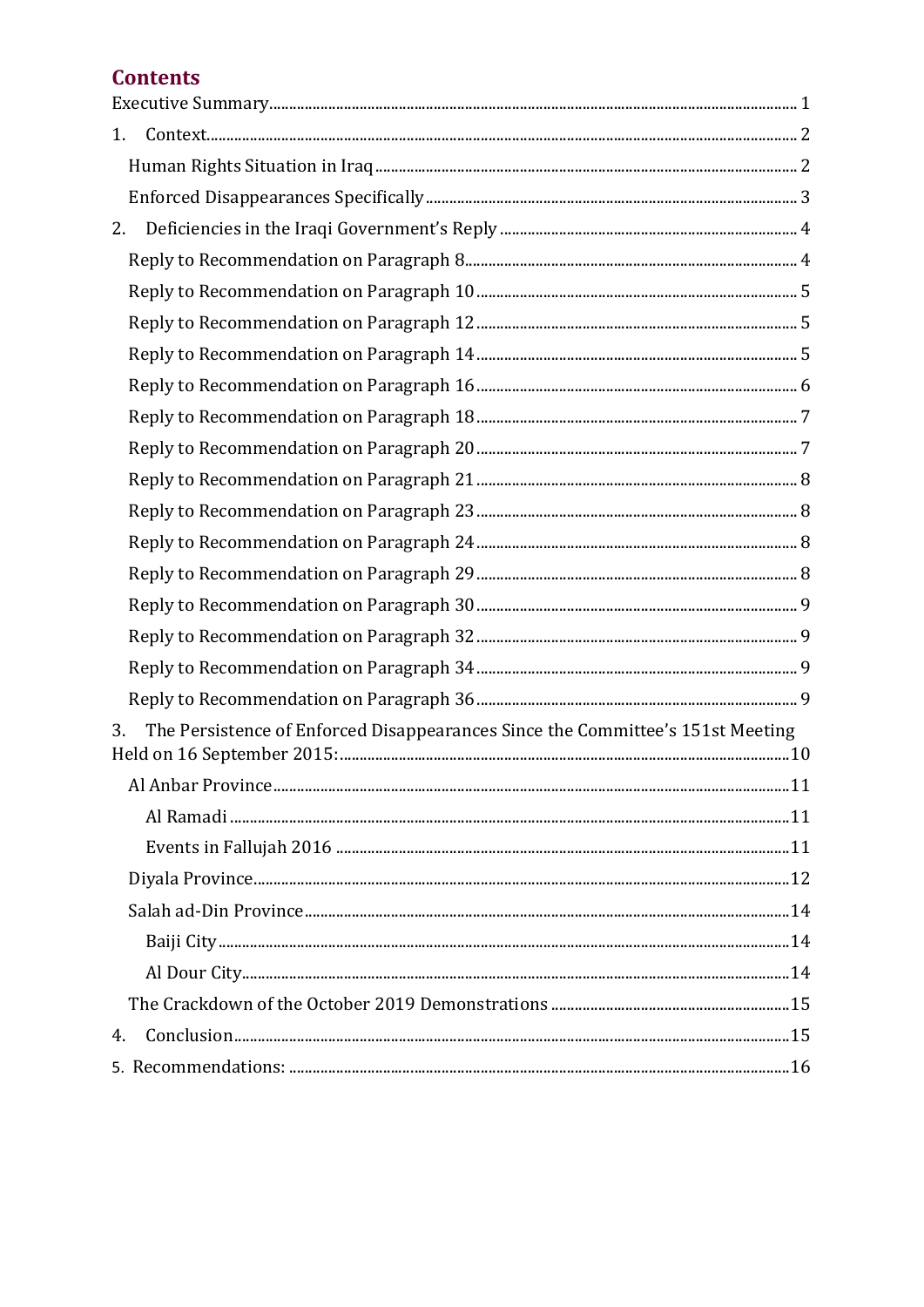## **Executive Summary**

<span id="page-3-0"></span>Geneva International Centre for Justice (GICJ) welcomes the review of Iraq's follow up report by the UN Committee on Enforced Disappearances. We hope that the committee will take all actions within its power to push for an end to this continued practice.

- It is necessary to start by stating that little to no improvement has taken place in Iraq since the last review of Iraq by this Committee in September 2015. As such, much of the issues raised at that time must be reiterated and evidence of new acts of Enforced Disappearances will be presented.
- Enforced disappearance is a widespread and ongoing challenge in Iraq. Units belonging to the Interior, Defence Ministry, and affiliated militias wearing official uniform, have perpetrated most of the enforced disappearances cases in Iraq since 2003.
- It is important to stress that most, if not all the laws that Iraq point to on the matter are systematically applied in a discriminatory fashion to favour the political elite and in order to legitimize grave violations such as enforced disappearances.
- Although Iraq has ratified the Convention, entered into force on 23 December 2010, it has not yet provided an effective legislation to implement it. We still cannot find a clear interpretation to the definition of "disappearance" in Iraqi law.
- Iraq, so far, has not declared that it recognizes Article 31 of the CED, regarding the competence of the Committee to receive and consider communications from or on behalf of individuals.
- No legal proceeding has been taken against perpetrators of enforced disappearances. However, the government still insists that it is a problem of the past. As such, all the efforts, programmes, and laws are designed to deal with cases of disappearances that happened before 2003.
- GICJ is working closely with several Iraqi NGOs and human rights activists that have gathered extensive evidence on thousands of cases of enforced disappearances.
- GICJ has a direct contact with hundreds of families of disappeared persons, they are desperately seeking help to find where about their loved ones.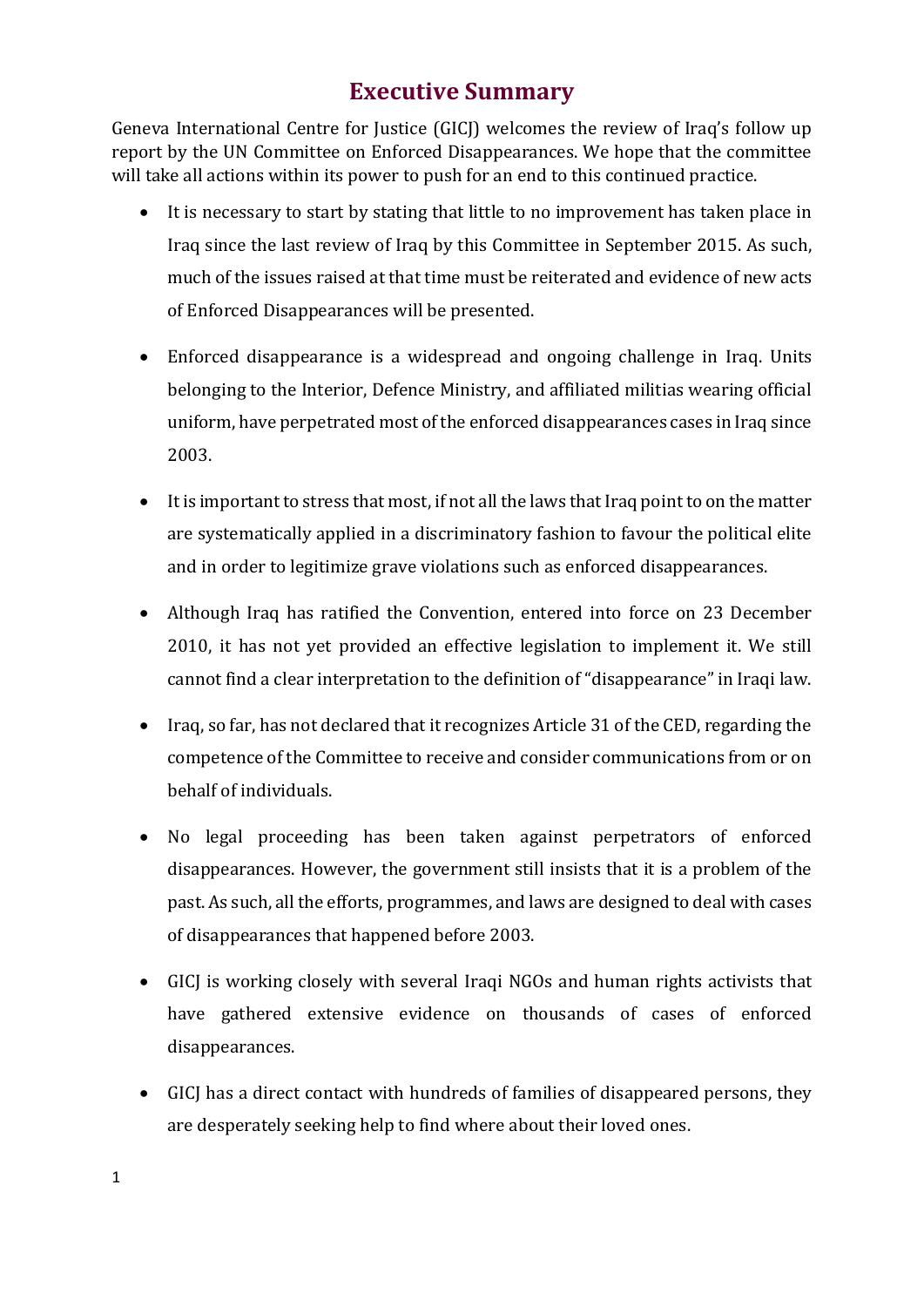- The Iraqi government is intentionally ignoring the fact that hundreds of thousands of civilians were detained by US forces and Iraqi government units after 2003 invasion and subsequent occupation. Many of the detainees have not been reported until now. This fact is absent from the Iraqi government's report and subsequent documents, as well as, programs and legislations.
- Although there is no credible data that can tell us the exact number of persons who disappeared in Iraq since 2003 but from our contacts in Iraq, we believe that the total is between 500000 and up to 1000000 persons.

## **1. Context**

#### <span id="page-4-1"></span><span id="page-4-0"></span>**Human Rights Situation in Iraq**

To understand the dilemma of enforced disappearances in Iraq one must understand the human rights situation in Iraq as a whole.

- Numerous grave and widespread human rights abuses occur daily in Iraq. The abuses include arbitrary or extra-judicial killing, torture, enforced disappearances, arbitrary detention, media intimidation, and suppression of peaceful demonstrations, wholesale destruction of critical infrastructure, lack of food and safe water supplies, and an absence of basic services across most of the country.
- The grave human rights abuses are systematically perpetrated by the government itself and its so-called security forces and affiliated militias.
- The Iraqi forces and the coalition have carried out a series of unlawful acts during the liberation operations against ISIS (2014-2018), where they relied on the use of unsuitable weapons, such as explosive weapons, which created disastrous results in densely populated areas. Even when the attacks reached their military targets, the operations seemed to have been conducted without the necessary precautions, and thus have resulted in needless losses of civilians.
- The government is rife with corruption, and the justice system lacks transparency. Iraq produces millions of barrels of oil every day, and yet the government does not have the resources to prevent civilian deaths from starvation, disease and uncontrolled violence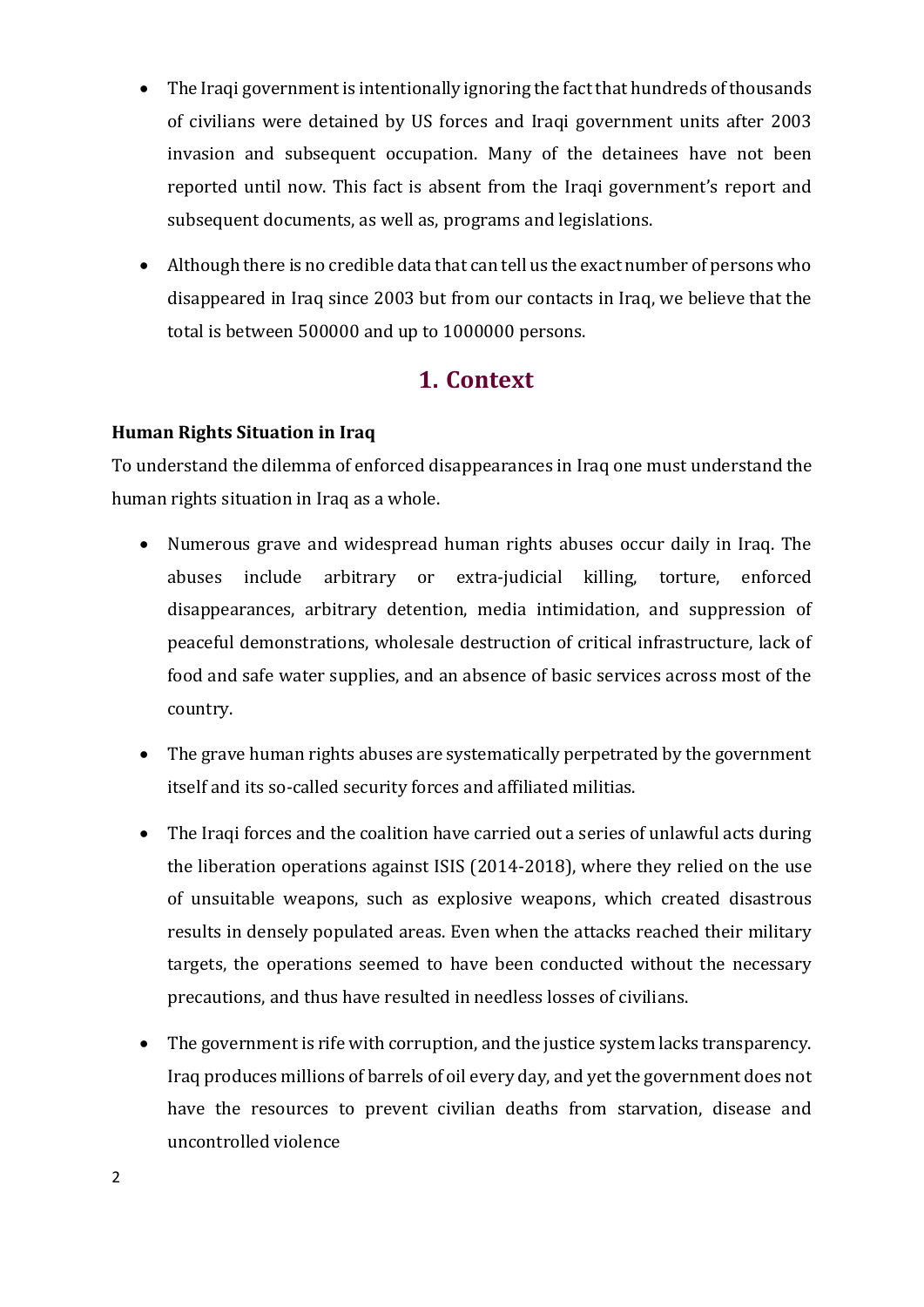• Without the restoration of the rule of law or the respect for due process, many face arbitrary detention and criminal charges without a fair trial and with a high likelihood of conviction. Iraq is one of the top countries in applying the death penalty, conviction all too often brings with its execution by the government.

#### <span id="page-5-0"></span>**Enforced Disappearances Specifically**

- It is important to understand the system of detention in Iraq. From most cases followed by GICJ, and by many other organisations, a pattern emerges: when the arrest and detention occur, nobody knows which authority is in charge (i.e. the name of the forces or the unit), nor which ministry they report to, or where the persons are taken. Of course, no one is informed of the charges filed against the individual. There are no proper records to register all the detainees.
- From the thousands of cases of enforced disappearances reviewed by GICJ, most of the victims were abducted while they were going about their day, on their way to work, school, or to shopping centres. Some were seen being picked up by police or security forces, others by uniformed militias and thrown into vehicles. This indicates that they are affiliated with government security forces, yet the government simply denies the arrests were carried out by their forces. A common tactic of the government forces or militias is to shoot in the air in order to prevent people from approaching the scene so as not to film, or record license-plate numbers.
- The Anti-Terrorism Law no. 13 of 2005 and Article 4 allowed the Iraqi Security Forces to arrest anyone suspected of terrorism. This law was widely used to legitimize the detention of thousands of people without real charges -under the pretext of fighting terrorism- and most of them disappeared without further information.
- Arbitrary arrests, torture, and extrajudicial or summary executions; these practices all increase the number of victims, many of whom remain unidentified and/or unreported to their families and unregistered with the governmental authorities.
- Secret prisons continue to be widely used in Iraq. It is shocking to find that the number of secret detention centres in Iraq is several times higher than that of the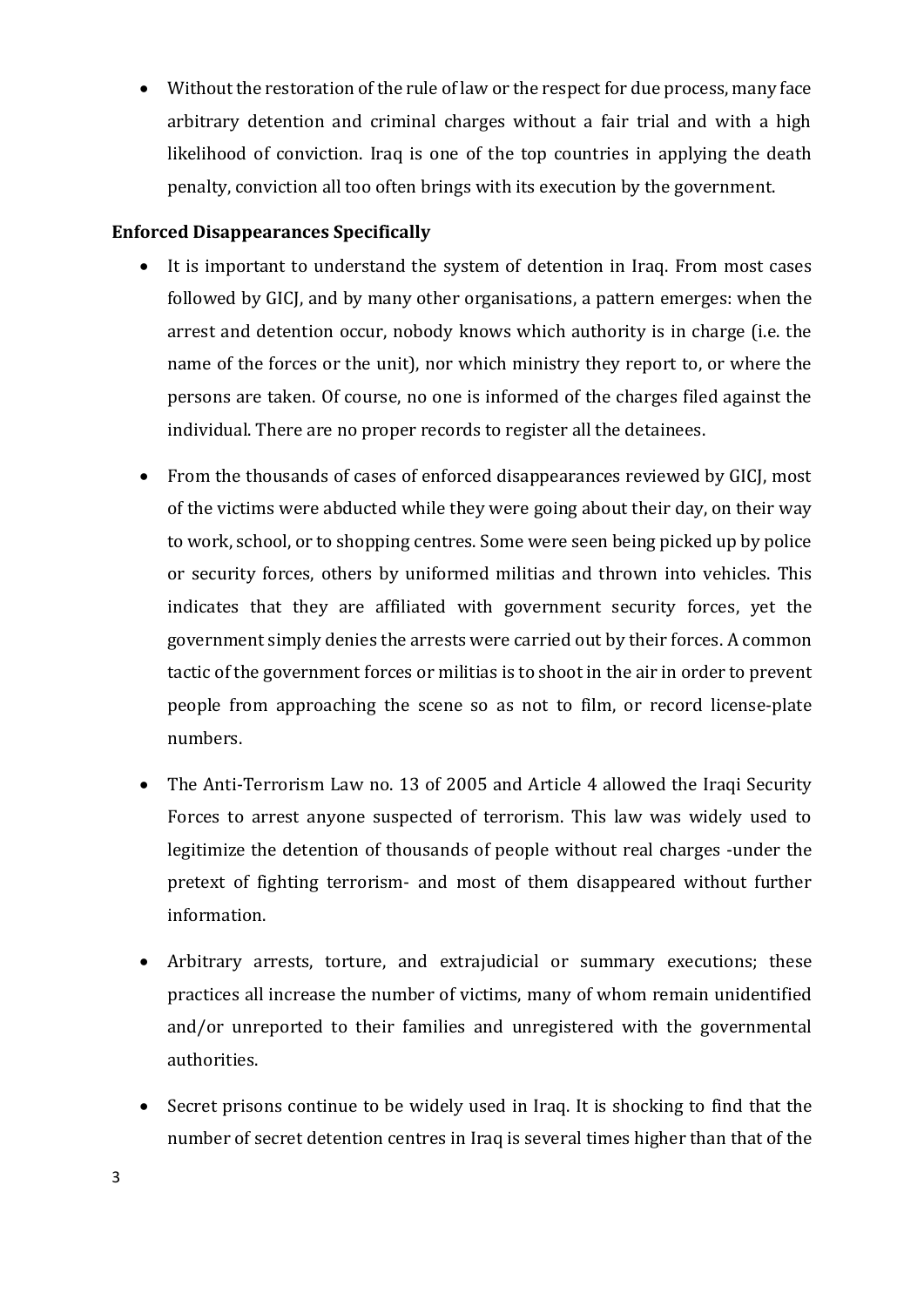legitimate prisons. Credible information collected by GICJ indicates that there are more than 420 secret prisons in Iraq.

- 2014 saw the emergence, with government approval, of "Al Hashad Al Shaabi" or "The Popular Mobilization Forces" as an umbrella of the existing brutal militias under the pretext of fighting ISIS. These militias are responsible for some of the most horrific crimes against the people living in the areas disputed with ISIS by the Iraqi government. They also pursue a sectarian agenda which aims to systematically destroy entire villages and uproot their inhabitants through widespread sectarian cleansing.
- This happened in Diyala, Salah ad-Din, Al-Anbar and Ta'mim province. Al-Hashad Al-Shaabi abducted and detained hundreds of civilians but, so far, nobody knows where they are.
- As of 24 February 2016, even after this Committee's last session, Al-Hashad Al-Shaabi was directly linked to the Prime Minister, as per Office Order 91.
- The problem persists to this day, most probably due to corruption, impunity, and the multiplication of security agencies. The actions undertaken by the authorities in Iraq are a violation of the fundamental rights of detained persons according to the CED and other human rights instruments, as well as the government obligations under the Iraqi constitution and other domestic laws. The perpetrators are enjoying the state of impunity and participating with ongoing human rights violations.

## **2. Deficiencies in the Iraqi Government's Reply**

<span id="page-6-0"></span>GICJ wishes to comment on the numerous replies, submitted in its 21 August 2019 Document entitled "Additional information submitted by Iraq under article 29 (4) of the Convention", by the Government of Iraq, to this Committee's September 2015 Concluding Remarks.

#### <span id="page-6-1"></span>**Reply to Recommendation on Paragraph 8**

• The creation of a "Missing Persons Section" in the Human Rights Department of the Ministry of Justice is another step by the Iraqi government to escape the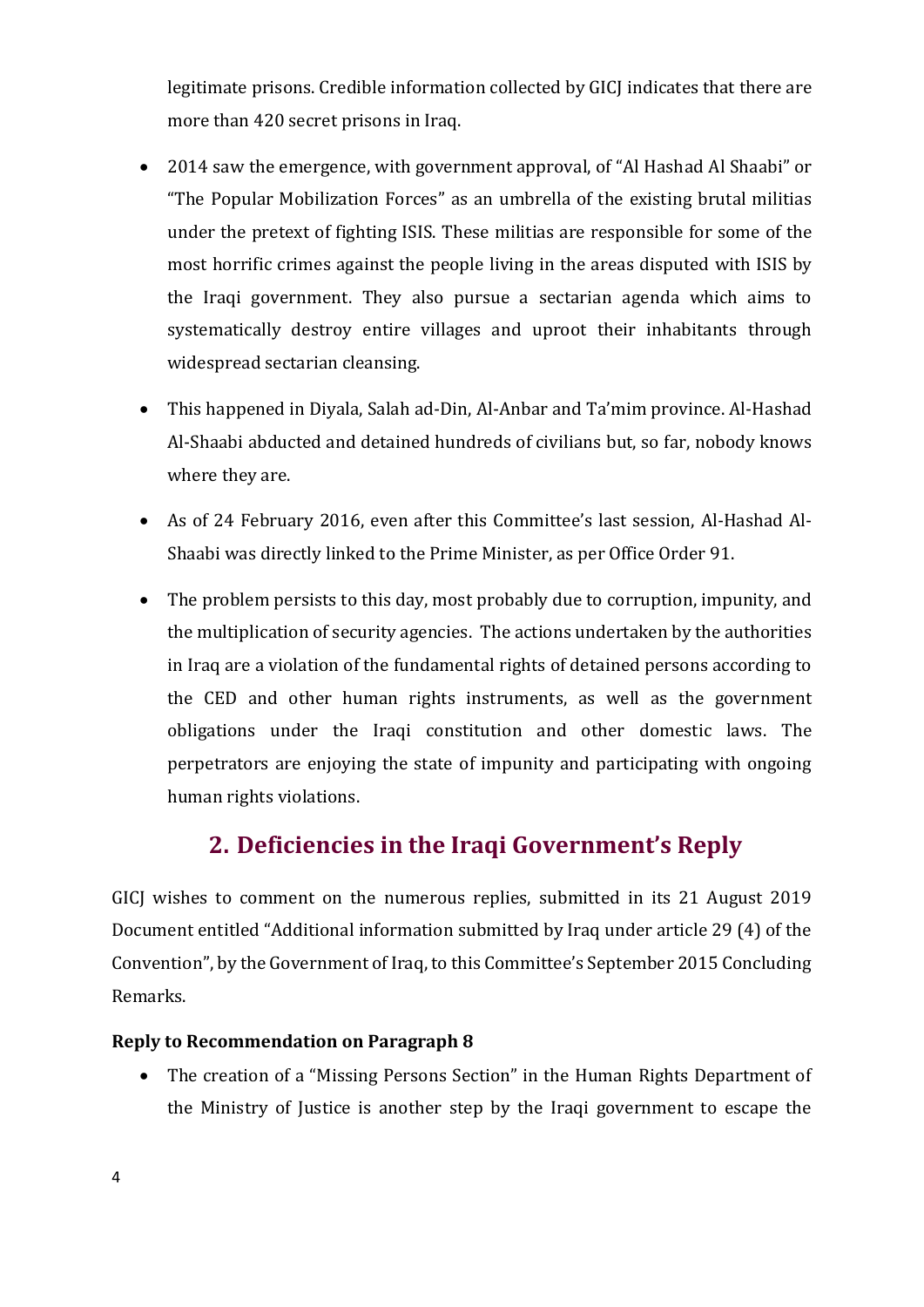acknowledgment of the existence of the enforced disappearances problem after 2003 era.

• Nevertheless, and based on information we have collected, we can confirm that most families are too afraid to complain or report a missing person or a disappearance, for fear of reprisals. As such, a procedure described fails to elaborate guarantees of protection for those who would report a disappearance. It further fails to guarantee any follow up, assuming that a report was filed.

#### <span id="page-7-0"></span>**Reply to Recommendation on Paragraph 10**

• It is clear through its language that the Government of Iraq has no intention of recognising the competence of this Committee under articles 31 and 32 of the Convention. Instead, the government is trying to say that it will process communications that fall within the concerned competence of this Committee through its judicial and executive systems. GICJ therefore worries about the appropriateness of such a solution, considering the incapable judicial system, the lack of transparency, as well as corruption running free in Iraq.

#### <span id="page-7-1"></span>**Reply to Recommendation on Paragraph 12**

- This reply is the perfect example of the Government's strategy to divert attention from recent and/or ongoing disappearances to those allegedly committed before 2003. It focuses on the work done by the so-called Martyr's Foundation and the National Centre for the Documentation of Baath Crimes.
- We are once again forced to be redundant. The Committee's request was forward thinking and concerned all cases of enforced disappearances, including those attributable to the current government.

#### <span id="page-7-2"></span>**Reply to Recommendation on Paragraph 14**

• The Iraqi delegation continues to read article 92 of the Code of Criminal Procedure, stating that "no one may be arrested or apprehended except pursuant to a warrant issued by a judge or a court and in accordance with the conditions established by law" (Paragraph 76, as well as 20, of the Iraqi Statement). The practice is completely difference, however. In most of the cases, arrests are warrantless. A late warrant is sometimes issued days after the arrest, mainly to give a legal justification to the rare cases that the government will acknowledge.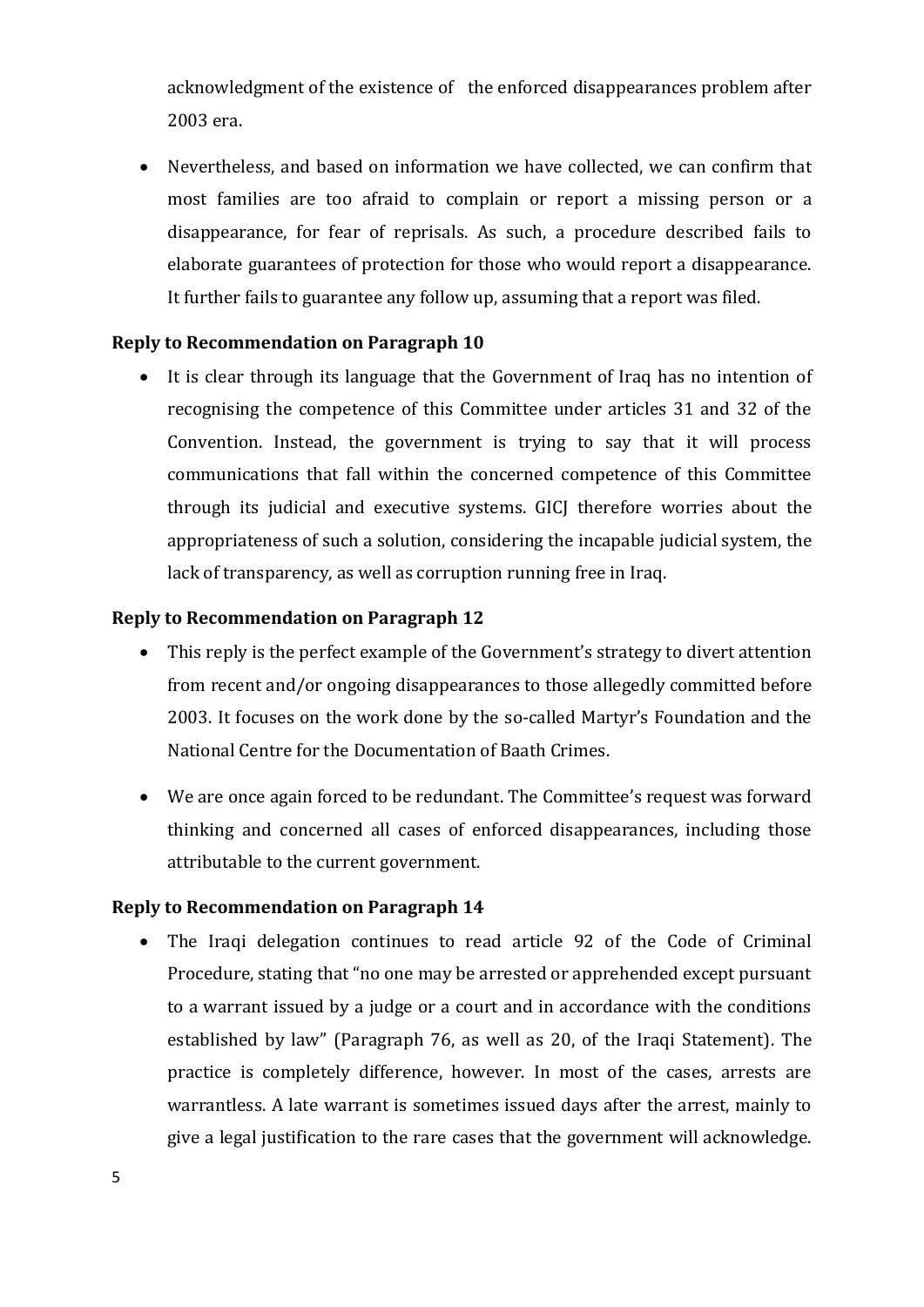In most cases however, the government will not acknowledge the arrest. The government is of no help to the families. On the contrary, families are often afraid to ask about their loved ones or relatives. This is the face of enforced disappearances in Iraq.

- The Committee recommended an autonomous offense of forced disappearance be incorporated into Iraqi Law. The Iraqi government clearly stated that its laws "contain[ed] no clear and explicit definition of the offense of enforced disappearance in accordance with the definition contained in article 2 of the Convention". This is exactly the contrary of "an incorporated and autonomous offense of forced disappearance". GICJ believes that the government cannot than argue compliance with this Committee's recommendation.
- Furthermore, the existence of provisions (322, 324, 421, 422, 423, 424, 425, and 426), read in conjunction, is hardly a convincing argument to establish the legal autonomy of the offense. Legally and factually speaking, this creates a huge burden in establishing the existence and the commission of the offense, let alone its application to Government agents.
- Finally, the Iraqi Government presents a proposed bill as evidence of its conventional obligations. It will always be our position that proposed bills are insufficient to establish compliance. Such bills are inevitably subject to review and modification, as well as run the risk of never even being voted into law.

#### <span id="page-8-0"></span>**Reply to Recommendation on Paragraph 16**

- The laws invoked by the Iraqi Government lack clarity on certain points. Indeed, the Internal Security Forces Penal Code as presented by the Government prohibits "offenses involving abuse of authority" or "the performance of activities for a personal benefit unrelated to the requirements of service".
- There is doubt as to whether this language would first, apply to the crime of enforced disappearances; second, apply to state-sponsored activities; and third; apply to the activities of militias and paramilitary groups. We have gathered evidence of systematic abuses of authority and activities to acquire personal benefit.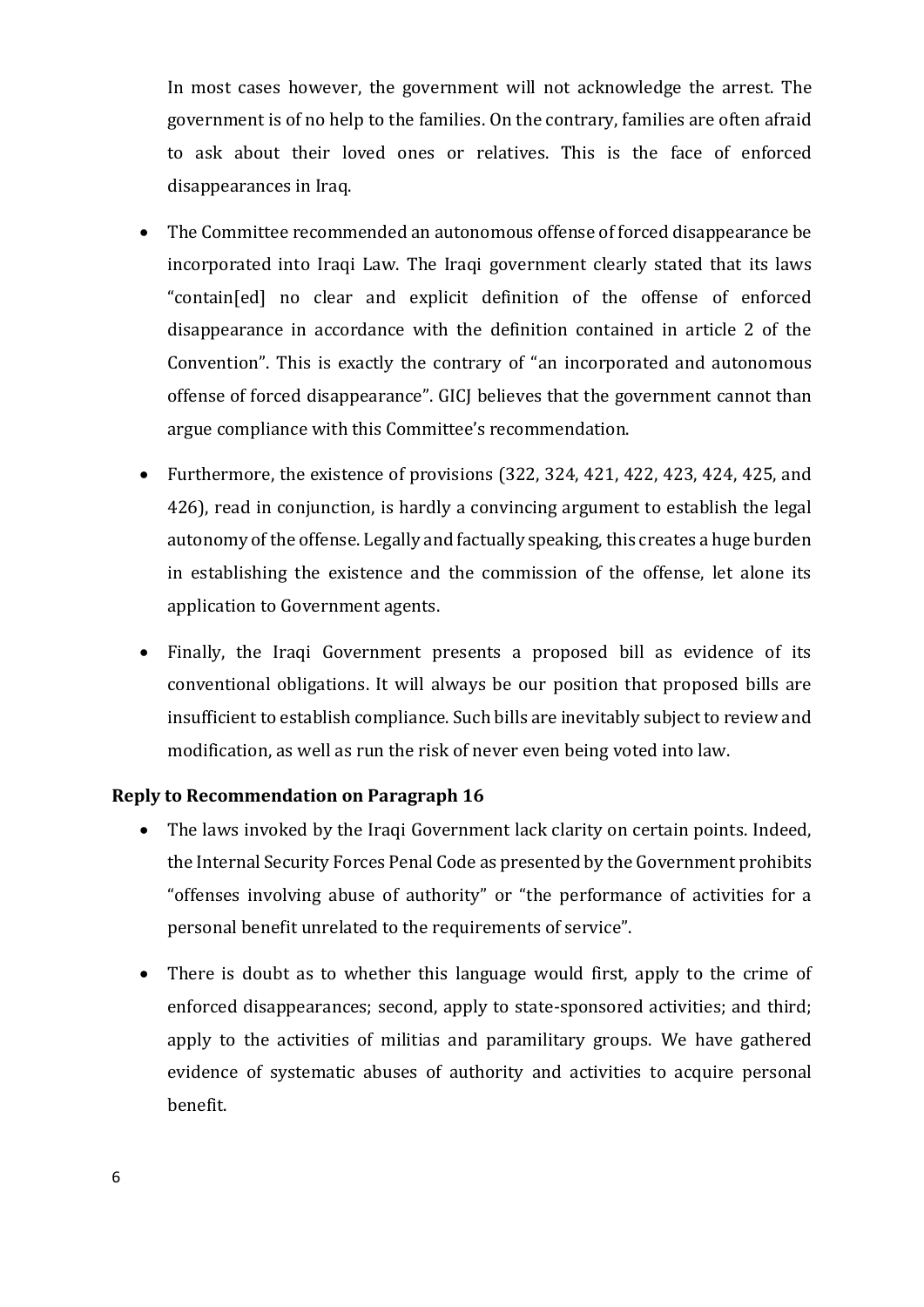#### <span id="page-9-0"></span>**Reply to Recommendation on Paragraph 18**

- The intent of recommendation on Paragraph 18 was to obtain assurances that the Iraqi government and its courts have the required jurisdictional competence to hold those responsible accountable for the crime of enforced disappearance.
- Noting that articles 6 and 13 of the Iraqi Penal Code are insufficient to exercise territorial or universal jurisdiction over an offense that is not even defined in its laws, nor recognised as a crime against humanity, there is also a lack of clarity regarding personal jurisdiction.
- Article 11 of the same Code provides that: "This Code is not applicable to offences that are committed in Iraq by persons who benefit from statutory protection under the terms of international agreements or international or domestic law". Even though privileges and immunities are necessary for the rule of law, the Iraqi government has not established its potential jurisdiction for the actions of security forces and government officials, let alone members of militias.

#### <span id="page-9-1"></span>**Reply to Recommendation on Paragraph 20**

- We are very concerned over the judicial committee that the Iraqi government has established to oversee "disputes and vexatious legal proceedings concerning detainees, abductees, missing persons and persons held in preventive custody". This committee is comprised of a judge from the Supreme Judicial Council and "members drawn from representatives of the security agencies and relevant ministries". We worry that the composition of this committee compromises any chances of it being independent. We are also concerned over the lack of mention of enforced disappearances cases.
- The Government further claims that its Ministry of Interior continues to oversee its personnel with a view of preventing and prosecute enforced disappearances "in the event that such an offence is found to have occurred". The Iraqi government needs to be more specific. Of which offences are they speaking? The ones that they are willing to acknowledge, the rare ones that have been reported by the families, or the thousand others that credible sources have reported?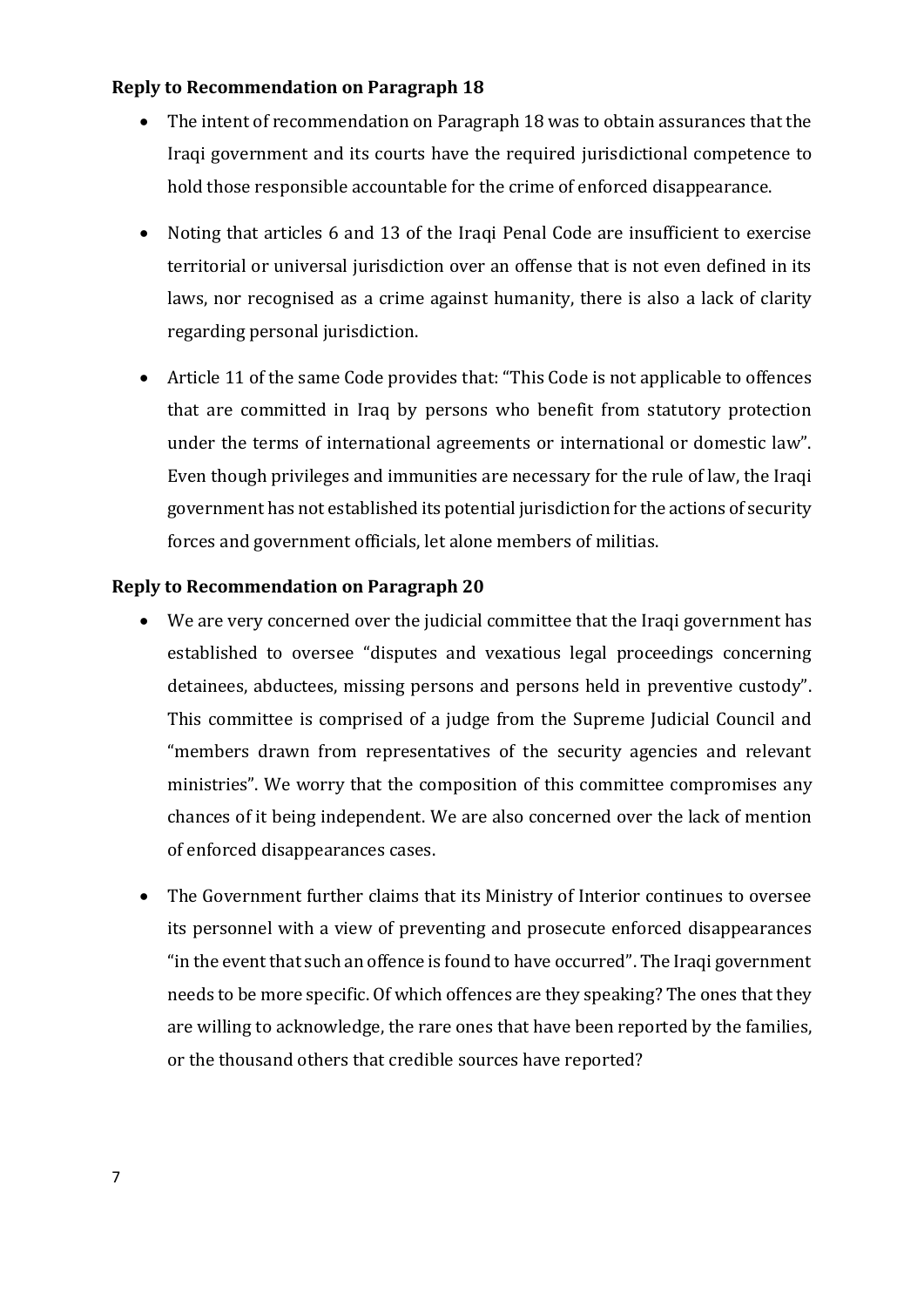#### <span id="page-10-0"></span>**Reply to Recommendation on Paragraph 21**

• The unit described in paragraph 34 of Iraq's Additional Information, is specifically designed to treat solely disappearances that predate the 2003 invasion or missing persons due to ISIL occupation. It will naturally not investigate disappearances attributable to the current government and its militias.

#### <span id="page-10-1"></span>**Reply to Recommendation on Paragraph 23**

• It is important that the Government of Iraq to hold ISIL members to account for the atrocities committed during the occupation. Only true Justice should prevail, however. There are trials but they are neither transparent nor independent. We are seeing many of the population accused of being linked to ISIL only because they were lived under ISIL rule. Many face the death penalty without a proper defence. Additionally, the prosecution of alleged ISIL members is used to justify an intense discrimination based on sectarian considerations.

#### <span id="page-10-2"></span>**Reply to Recommendation on Paragraph 24**

Those who are protected are individuals who claim to be witnesses to acts committed before 2003, as well as anyone who claim to be witnesses of acts by committed by individuals aligned with ISIS. There is no protection for individuals who witnessed violations by government forces and the militias, and who wish to submit information and report the incidents.

#### <span id="page-10-3"></span>**Reply to Recommendation on Paragraph 29**

• The committee might be aware of the difference between the law and its application in Iraq. Secret detention centres are still widely used. Enforced disappearances persist because of this system; it is at the root of the problem. Official prisons are over-crowded; lawyers have no real access to detainees and are regularly threatened. Family visits are very rare; families only send older women because of fear of anyone else disappearing. Torture, inhumane treatment is daily practices, and many detainees die as a result. It is worth noting that the United Nations Mission to Iraq and the Iraqi High Commissioner for Human Rights were not able to visit the detainees until recently, and still they may not meet any detainee without the presence of the authorities.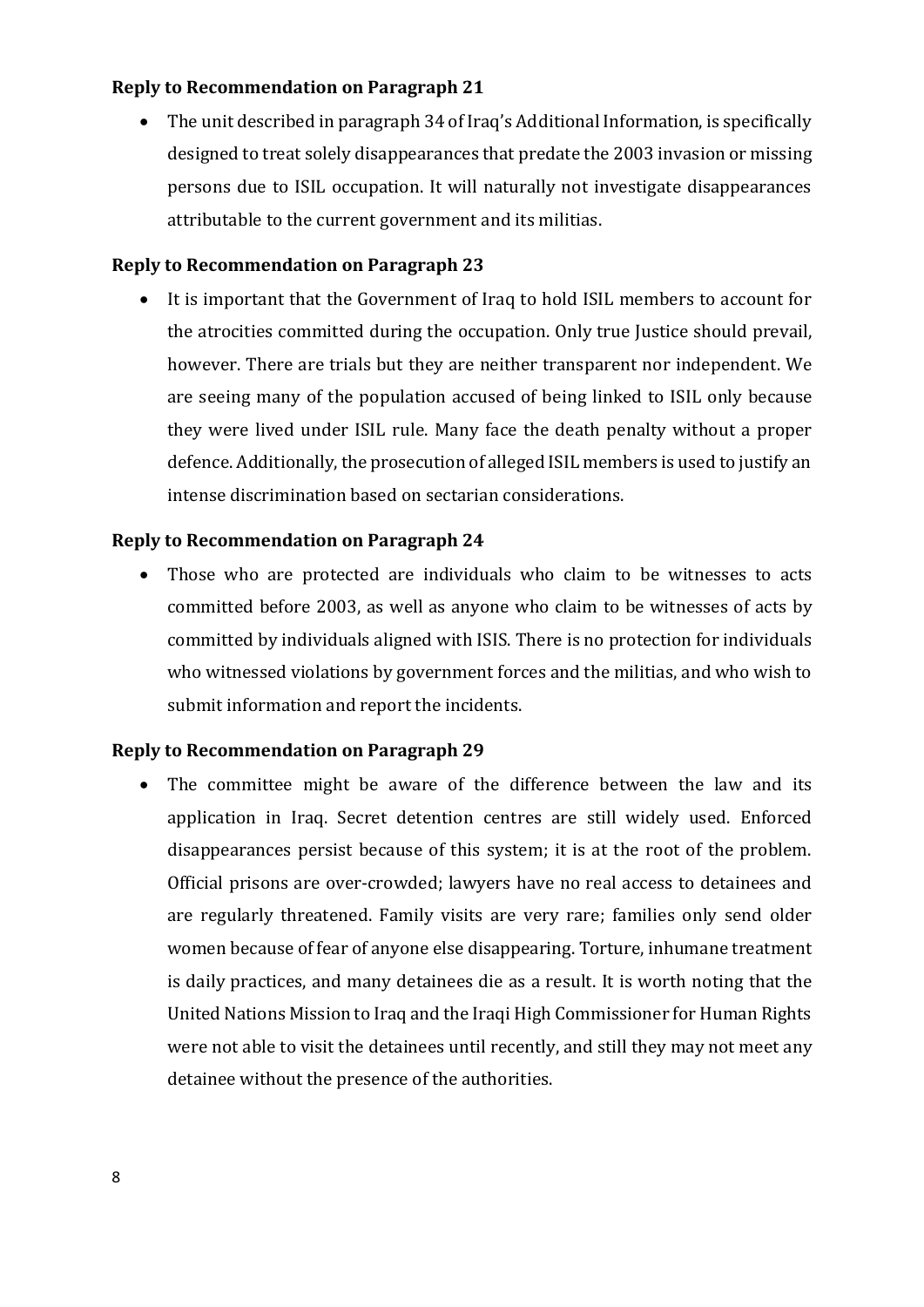#### <span id="page-11-0"></span>**Reply to Recommendation on Paragraph 30**

• The observations made in the previous paragraph are applicable to the Iraqi government's reply to paragraph 30. In particular, Iraq's statement in paragraph 80 of its Supplemental Information, that there are no secret detention centres is just total lie. There is unfortunately no other diplomatic way to describe this statement. It must be reaffirmed here that the government is fully aware that secret detentions are in every corner in Iraq; wherever there is a security or militia unit, there will be a secret detention there. If, as the government suggests, all detentions facilities are open to the international community, then please let them send an invitation to the various Special Procedures. The Special Rapporteur on Torture has been waiting for more than a decade to visit these centres.

#### <span id="page-11-1"></span>**Reply to Recommendation on Paragraph 32**

- The Iraqi government has enacted Act No. 20 of 2009 to provide compensation to those who sustained damages as a result of the war, military errors, and acts of terrorism. We could not find a clear regulation about disappearances in it. There is a very vague reference to the "missing" in this law and we wonder how this would apply to the enforced disappearances.
- From the information GICJ gathered, there are a lot of obstacles in the implementation of this law; from the very slow procedures to corruption and the influence of religious figures or political parties There is no discussion on the manner nor to whom compensation should be paid.

#### <span id="page-11-2"></span>**Reply to Recommendation on Paragraph 34**

• Once again, through its reply the government is focused only disappearances that predate the 2003 invasion and those committed by ISIL. There is no official recognition of enforced disappearances committed by the government.

#### <span id="page-11-3"></span>**Reply to Recommendation on Paragraph 36**

• There are no clear provisions to protect those who have disappeared in Iraq. The government is still playing on words. The provisions do not relate to the families of "missing" persons that have disappeared at the hands of government or the militias.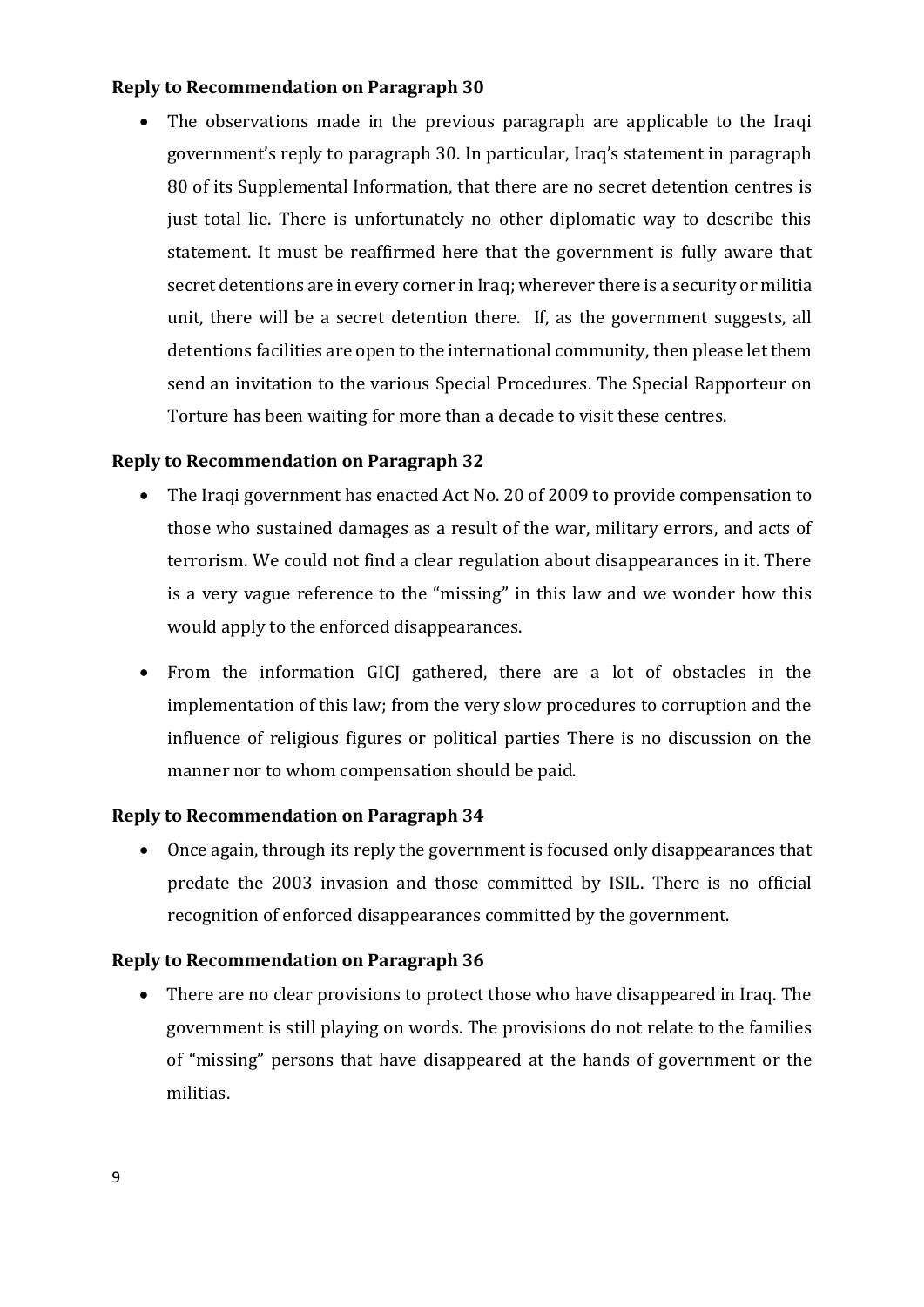# <span id="page-12-0"></span>**3. The Persistence of Enforced Disappearances Since the Committee's 151st Meeting Held on 16 September 2015:**



It must be mentioned here that cases of disappearances of thousands of persons occurred in different time in 2015 and were not covered by reports submitted to the committee since the review was covering the period before that review. In the following paragraphs are examples of cases documented by Geneva International Centre for Justice.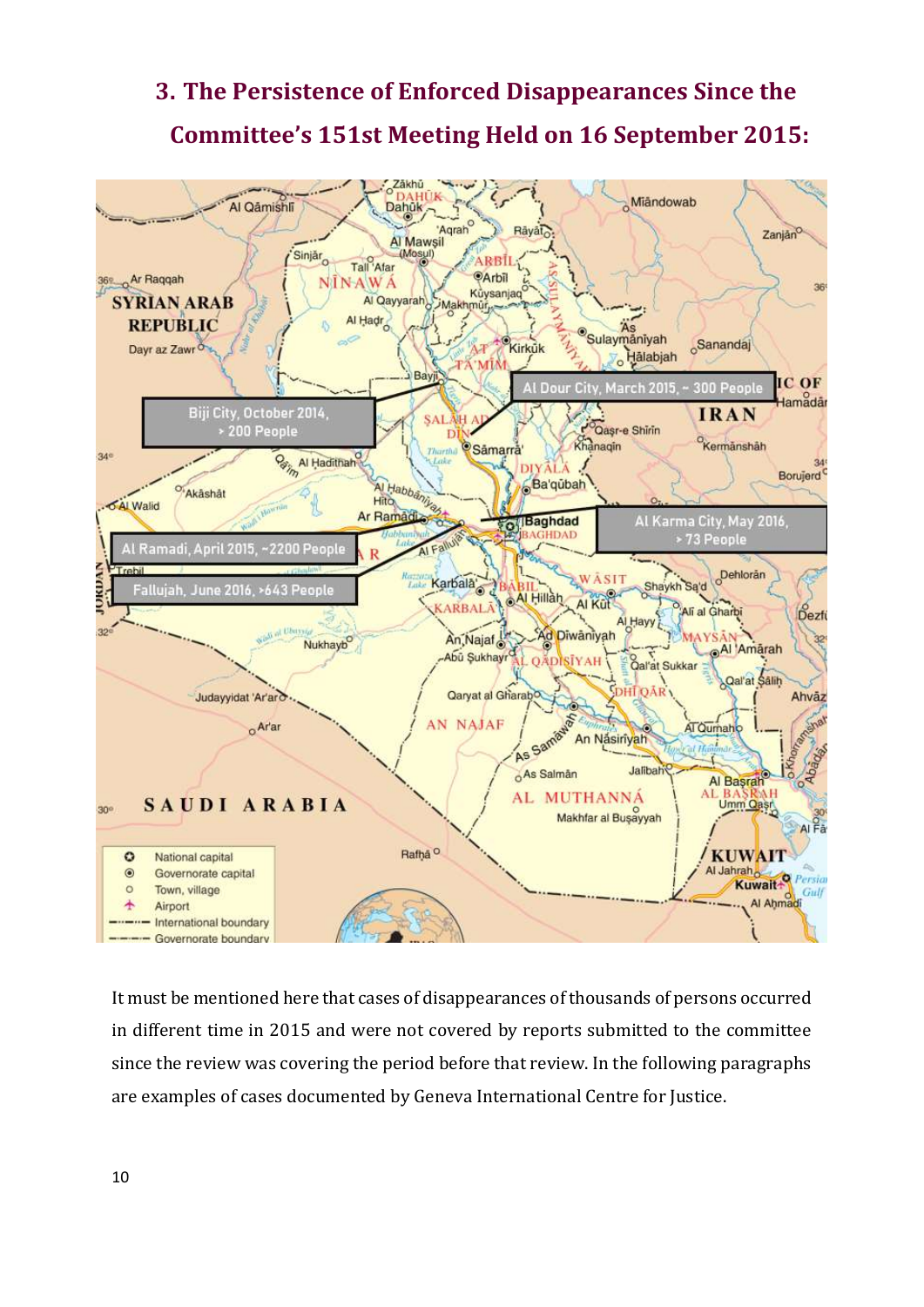#### <span id="page-13-0"></span>**Al Anbar Province**

<span id="page-13-1"></span>Al Ramadi

- A systematic abduction of civilians from Al Anbar province who were fleeing the violence and control of ISIS during the government attack throughout the year 2015 had occurred. Thousands of people reached a location that would lead them to the capital Baghdad, the Bzebiz Bridge. But the government refused to allow them to pass, on the contrary some (politicians) claimed that ISIS members may be hidden among those civilians. The militias were controlling the check points around the area and abducted 2200 persons, then refuses to acknowledge that they were under their custody. Despite calls from the local authorities in Al Anbar province, several members of the Iraqi parliament the government who were aware of all that did nothing to discover the whereabout of those who disappeared. According to information gathered by GICJ the main perpetrators of these abduction were Kata'ib Hezbollah-Iraq, and Asa'ib Ahl al-Haq.
- On the 27th May 2016, GICJ received documented proof that a militia organization called "Risaliyon", under the command of the Iraqi parliament member Adnan Al Shahmani, abducted 73 men from the city of al-Karmah after escaping ISIS and then detained and taken to unknown place. The fate of this group is still unknown.

<span id="page-13-2"></span>Events in Fallujah 2016

- On 22 May, 2016, Iraqi security forces, backed by hundreds of militias trained and armed by Iran- and well supported by a US-led air coalition, launched an attack against Fallujah, which predictably proved to have been another pretext for sectarian violence in Iraq.
- Militia units, who took part to the conflict, and belonging to the umbrella organization Al-Hashad al-Shaabi, were extensively reported of having committed crimes of all sorts against those who managed to escape the city earlier that year.
- During the fighting in Saqlawiya, a small city 20 km west of Fallujah, between the 2nd and the 5th June 2016, over 1,000 civilians fled the and sought the assistance and help of the nearest military unit, but they found that this unit is Al-Hashad al-Shaabi militias. Of these, hundreds were executed or died as a consequence of the severe torture practices, while others disappeared. GICJ documented 643 of such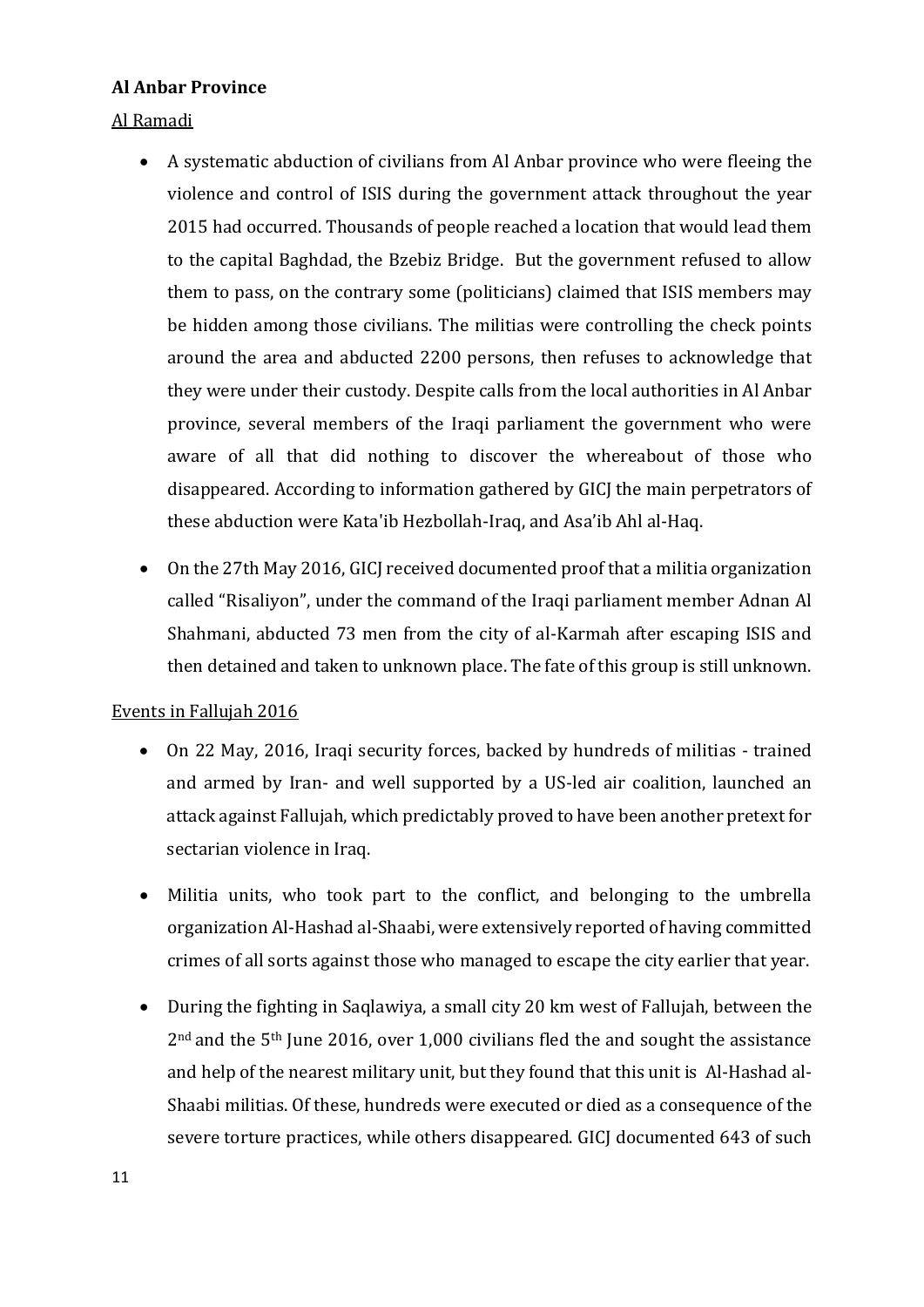cases of. Families have not been informed of their whereabouts or even the reason for their detention, leaving hundreds of wives, mothers and other relatives in absolute despair. GICJ receives daily calls from family members demanding truth and justice for their loved ones.

- These facts were confirmed by the local authorities in Al-Anbar province, Mr. Ján Kubiš, Special Representative of the UN Secretary-General and Head of the UN Assistance Mission for Iraq, in a briefing of the Security Council held on 15 July 2016 as well as by Mr. Zeid Ra'ad Al Hussein, UN High Commissioner for Human Rights, in a statement on the 5 July 2016. But the government, while fully aware of the situation, has so far not acknowledged the abductions, and no real efforts to find the disappeared persons have occurred.
- The list of those who disappeared in Saqlawiya highlights one important pattern: the victims of the militias' abductions are mostly members of the same families. This is evidence that there is intent to target individuals on the basis of their sect or ethnic origins, namely the Sunni community.
- The main perpetrators of these abduction were Kata'ib Hezbollah-Iraq, Asa'ib Ahl al-Haq and Badr brigade with the knowledge and cooperation of the Iraqi forces.
- These are not isolated incidents caused by the misconduct of a few individuals visà-vis an otherwise impeccable conduct -as the Iraqi authorities claim- but constitute a well-orchestrated strategy of demographical change by the government. Enforced disappearances have in fact become a widespread tool of intimidation in Iraq nowadays, and what happened in Saqlawiya is neither the first nor the last case of its kind.

#### <span id="page-14-0"></span>**Diyala Province**

- Some parts of Diyala Province fell under ISIS control for a brief period following its entry into Iraq in June 2014, which resulted in many tragedies, horrors and violations. Before the end of January 2015, the Iraqi military forces announced the full liberation of all the areas that was under ISIS control in the province.
- Several militias, mainly Asa'ib Ahl al-Haq, Badr brigade, Saraya Al Salam and Hezbollah took advantage of the tense situation to seize control of all the province resources, and prevented a large number of citizens who were forced to leave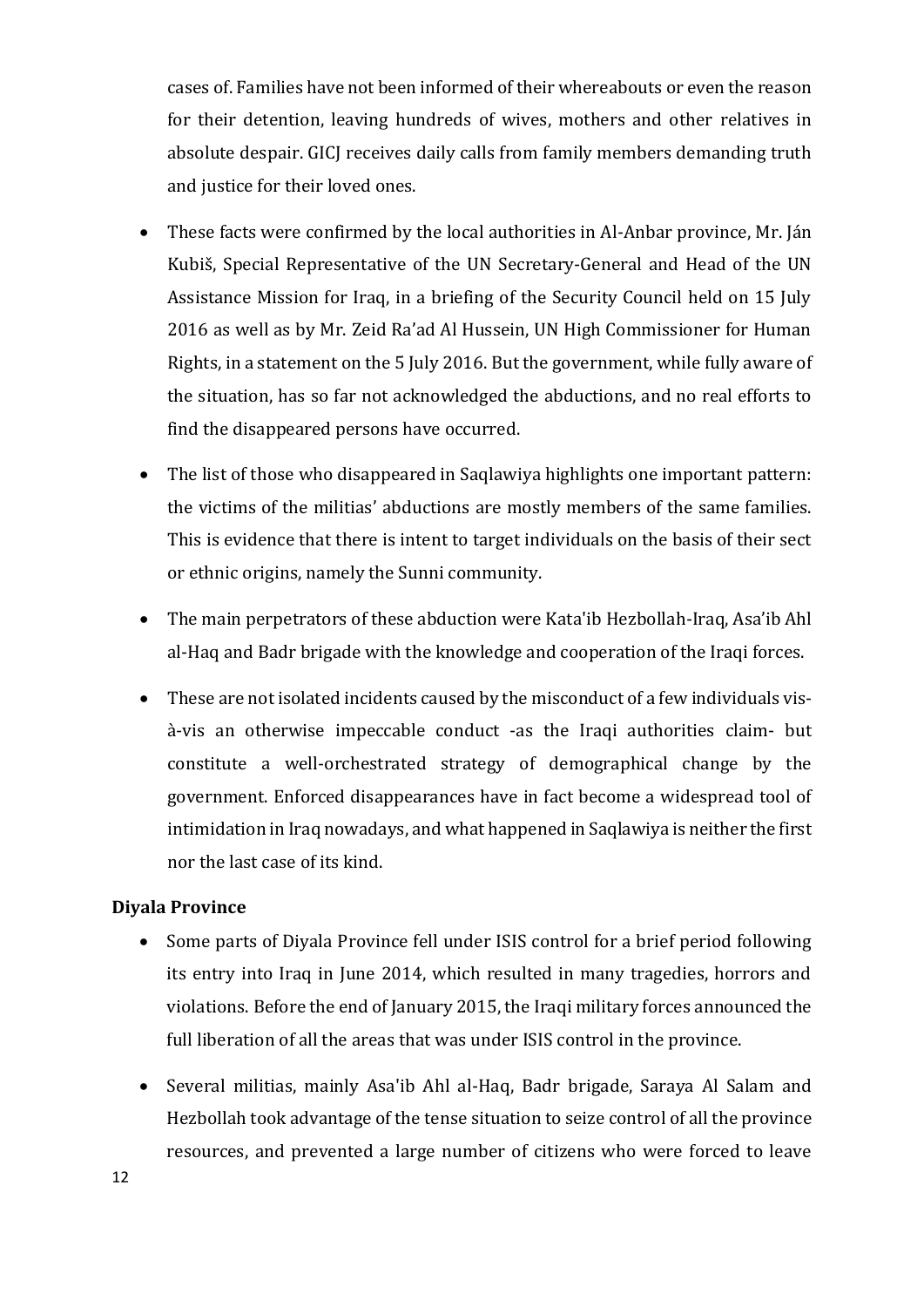because they were targeted by ISIS or anti-ISIS forces from returning to their homes. Most of the citizens deprived from returning to their homes are residents of Muqdadiyah and the Sinsil Bassin which includes more than 33 villages. Militias and security forces have expropriated their villages and homes, took what could be stolen, as well as burned and destroyed much of the remaining farmland.

- In the meantime, the destruction of mosques on a clearly identifiable sectarian basis continued at the hands of these militias, along with the senseless murder of many worshipers and religious leaders. Through this policy, the militias forced the citizens to leave their places of residence, leaving behind them their land, homes and belongings. Once people have left, the militias came and systematically looted every house, often burning or destroying them in the process so that they became uninhabitable for their legitimate owners.
- The threat campaign in Diyala took various forms including organized assassinations and summary executions. Testimonies from members of the Iraqi parliament certify that mass execution had taken place and indicated that the number of murders in Muqdadiyah alone had reached seven to ten cases a day. Kidnappings, often targeting young people, are also one of the numerous methods used by the militias to intimidate people.
- GICJ has documented the bombing of five mosques on the 11th of January 2016 alone, the execution of 30 people, and the wounding of more than 60 in an appalling cleansing operation. Within a few days, the number of mosques that have been blown up reached 13 mosques. In the period from 1<sup>st</sup> and until 19 January 2016, figures also indicate an increasing number of mass assassinations, totalling more than 120 victims, the vast majority of them being young men.
- This campaign continued for more than a year, whereby hundreds of people had been abducted by governmental units and the militias, and until this year (2020) nobody knows the whereabout of these individuals. Moreover, in 2019 other incidents of forced displacement occurred in several villages of Abi Sayda city in Diyala province.
- The events unfolding in Diyala were part of a systematic policy implemented by the Iraqi authorities through its affiliated militias that clearly aimed at displacing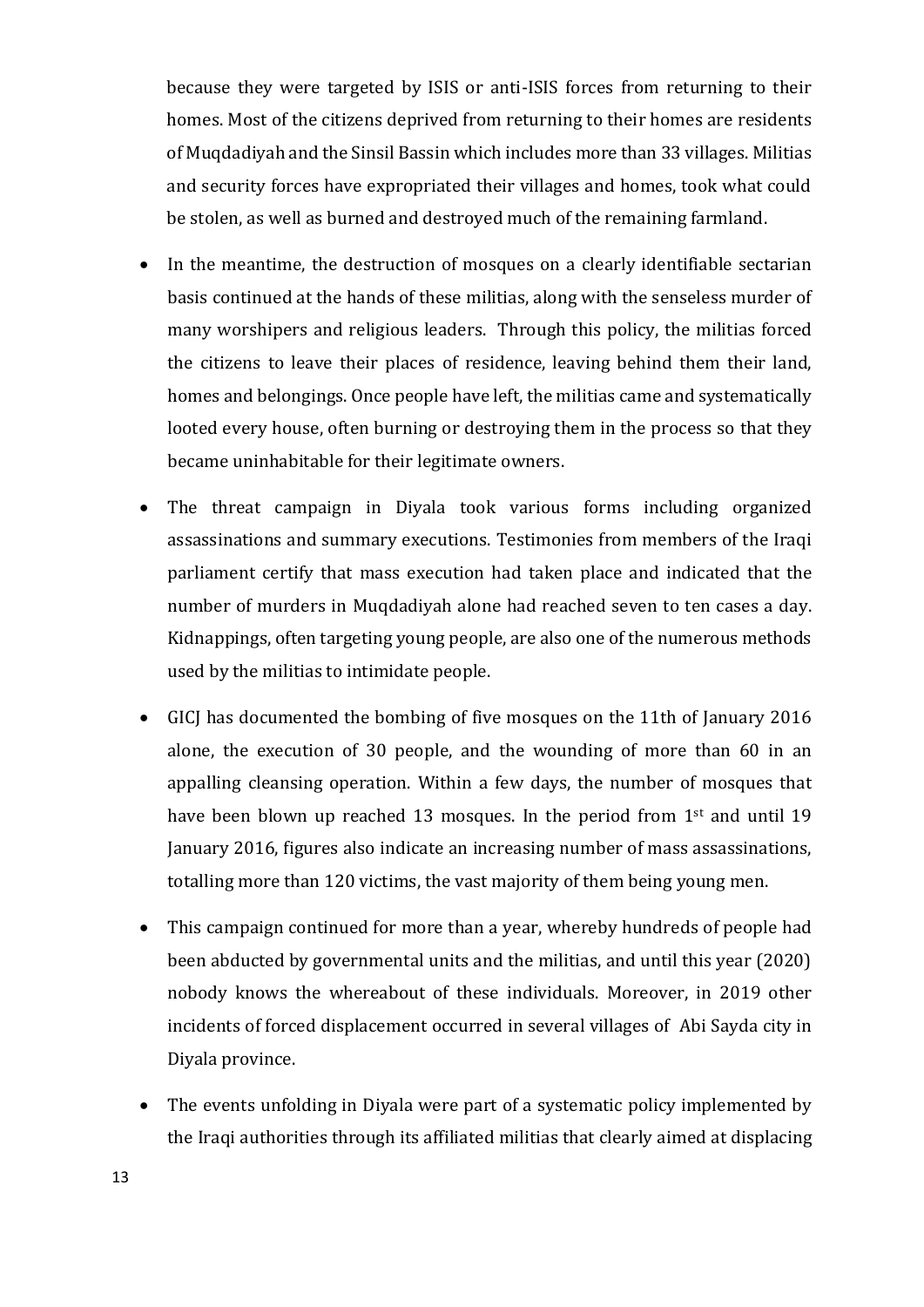Sunni Arabs residents and to provoke a forcible demographic change within the Province of Diyala. As a result, the number of disappeared persons is growing each year.

#### <span id="page-16-0"></span>**Salah ad-Din Province**

<span id="page-16-1"></span>Baiji City

- Baiji has a population of around 200.000, and most of them are Sunni Arab. The city fell in the hands of ISIS in June 2014, following the sudden withdrawal of governmental forces. The campaign to reclaim Baiji started on 17 October 2014. Government security forces and Hashad Al Shaabi militias participated in the operations. By 14 November 2014, the city was liberated from ISIS control according to the Iraqi governmental forces.
- As in other city operations against ISIS, no measures to avoid inflicting damages to the city, its surrounding villages, as well as to the population, who only found themselves under ISIS rule because of the government's withdrawal.
- Within Baiji and its surroundings, damages have been estimated to be between 30 to 95 percent, most of it intentionally caused by the militias. In centre of Baji the damages in some neighbourhoods were at 75-100%. The attack and destruction by the militias also included most of the mosques in the city and its surroundings.
- This forced much of the population to leave under the pressure of the militias. The militias abducted more than 200 persons from the city and the surrounding villages, whose whereabouts are still unknown.

#### <span id="page-16-2"></span>Al Dour City

- Al Dour was also attacked by ISIS in 2014. The government and militias then took it back in the first week of March 2015.
- But the militia, mainly Kata'ib Hezbollah, however, used the operation as a pretext to destroy most of the city. They burned houses, villages, and farms.
- They kidnapped took 300 persons, most of them were men from specifically targeted families. Still whereabouts are still unknown.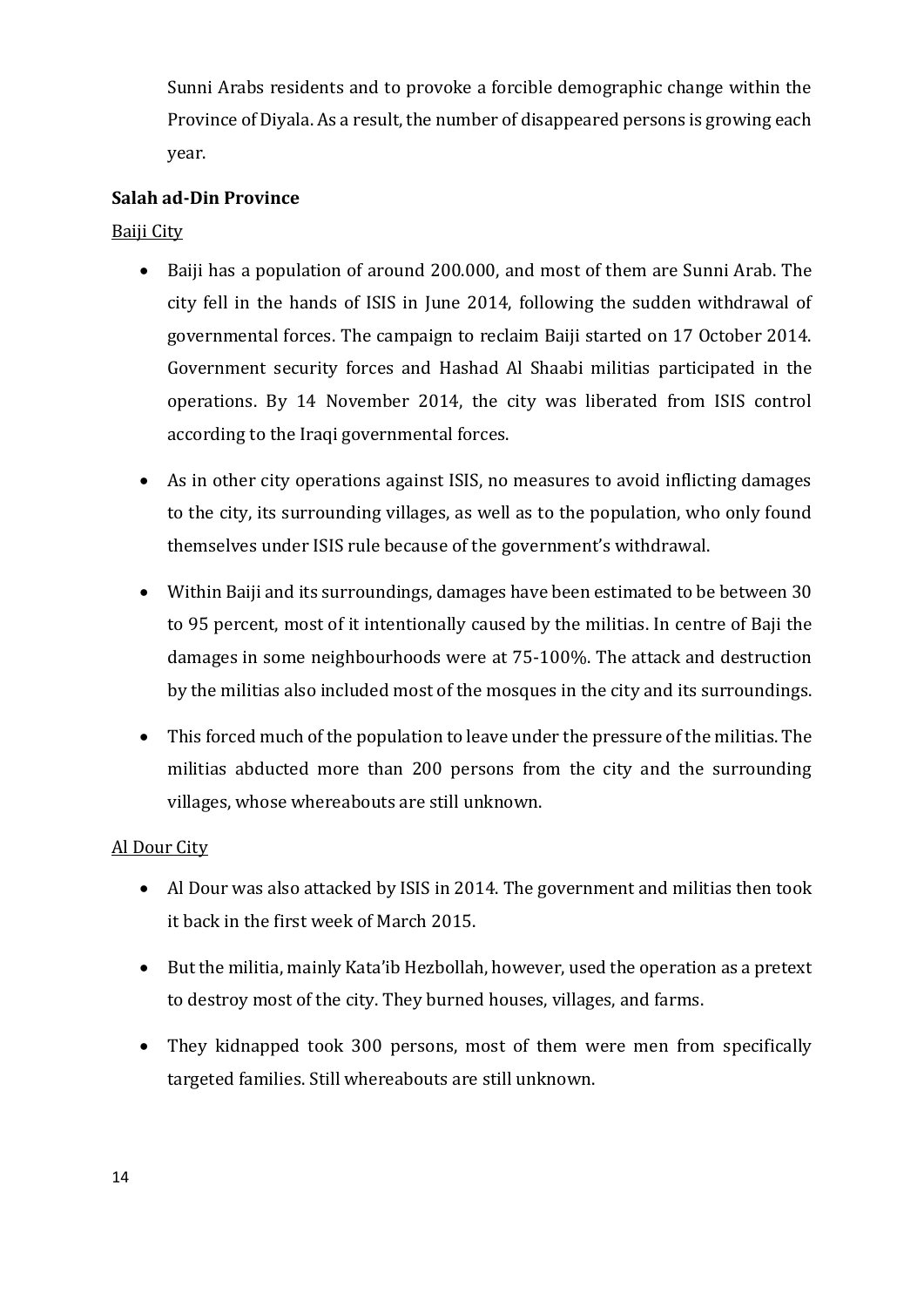#### <span id="page-17-0"></span>**The Crackdown of the October 2019 Demonstrations**

- Throughout the anti-government demonstrations raging in the Iraq since the beginning of October 2019, the threats, kidnappings and assassinations of civil activists and media personnel have continued to make headlines. Indeed, tactics of protest suppression have stretched far beyond the indiscriminate targeting of demonstrators, with growing numbers of human rights defenders and journalists being killed under mysterious circumstances or forcibly disappeared, with their dismembered remains often being uncovered nearby. It is almost certain that such activities are being carried out under the orders of the Prime Minister, either by the government's own security personnel or by independent militias.
- Targeted assassinations and forced abductions, especially of civil activists and members of the press, have become widespread. As of the end of January 2020, we have registered over 150 cases of abductions and assassinations of human rights defenders and civil activists. Most of the cases occur while these activists are returning to their homes from the demonstrations. This increased, systematic, and widespread attack by the Government against its own population is very alarming and needs to be addressed by the international community. Security forces are not only attacking protests leaders and activists but are also intentionally targeting medics whose only objective is to treat those who have already fallen victim to the violence. The whereabouts of many of the abducted activists are still unknown.

## **4. Conclusion**

- <span id="page-17-1"></span>• The dysfunctional governance apparatus, combined with the ineffective, corrupt, and biased judiciary have translated into a massive lack of accountability for victims of abuses and have encouraged the great degree of impunity which perpetrators shamelessly enjoy.
- Due to the lack of political will, no proper legal framework has been established to deal with the numerous cases of enforced disappearances since 2003. There is no clear criminalization of enforced disappearances, as the government itself notes in its recent report submitted to the Committee.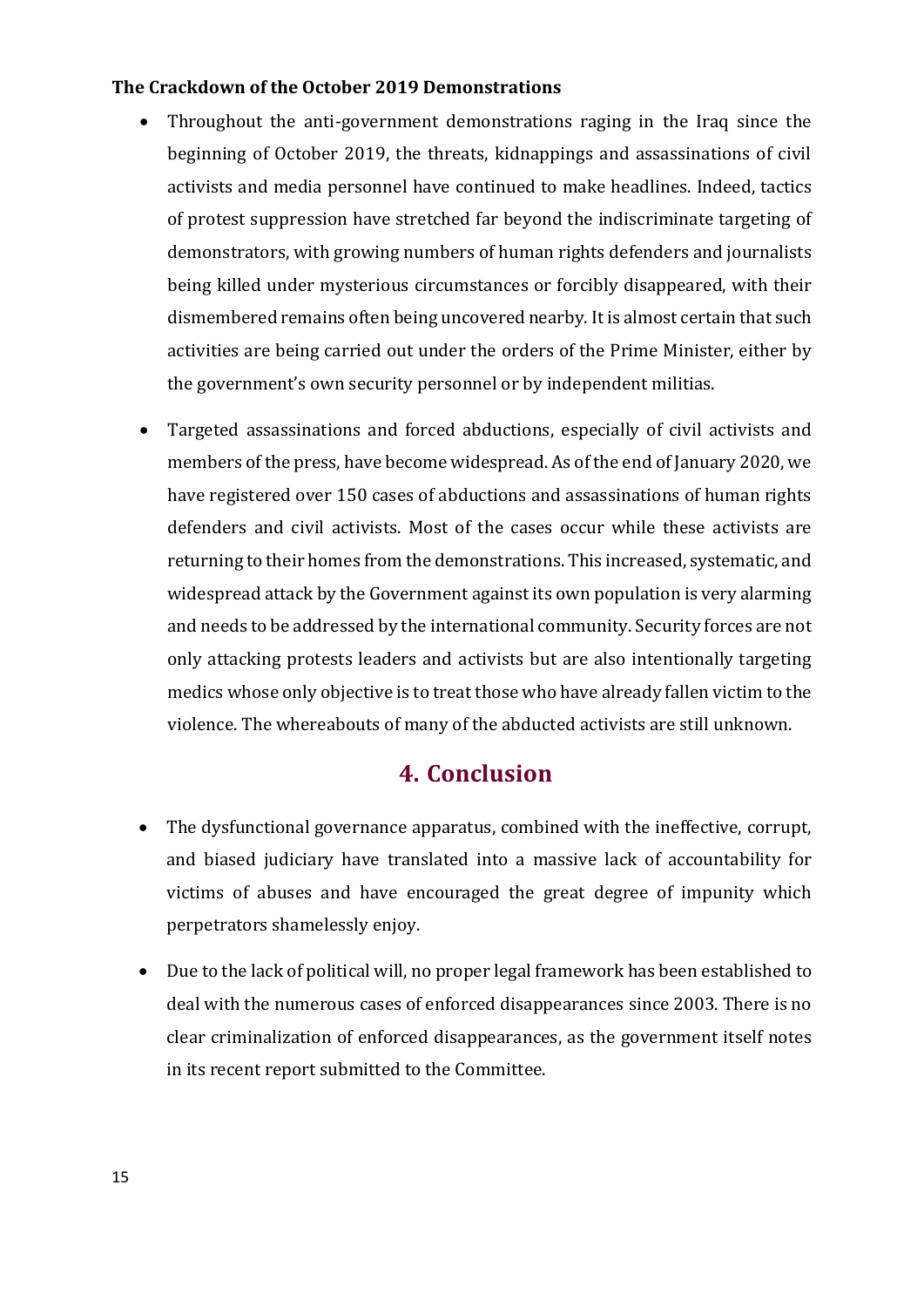- Thus, we regret that the CED has no implication on the situation in Iraq. Iraq as a state party should have complied with its human rights obligations during its fight against ISIS, including its obligation under the CED.
- The Iraqi government must understand that it is its obligation, not the previous government, to set up priorities and to deal with the whole problem of disappearances. Thus, the government must answer questions regarding the disappearances in Iraq, during and after the US occupation, as a result of abduction, arbitrary arrests, and summary executions.

## **5. Recommendations:**

- <span id="page-18-0"></span>• The Iraqi government must take urgent action to stop all arbitrary and unlawful arrests and abductions.
- The Iraqi authorities must urgently register all detainees and give access to their families, including to those in secret prisons.
- The Iraqi government must ensure that there is clarity regarding the authority carried by all division of its security forces; multiple forces should not hold the authority to detain individuals.
- All militias and other armed group should be criminalized and abolished.
- A comprehensive strategy should be formulated aiming to search for all those disappeared persons in Iraq, after 2003.
- The UN should take an effective role in ensuring that the issue of enforced disappearances be handled in a way to find answers for all families of those missing persons in Iraq, regardless of date, reasons, and ethnic or religious background.
- Finally, we believe that without an independent, international commission of inquiry, this and other violations in Iraq will not be appropriately examined in order to find solutions.